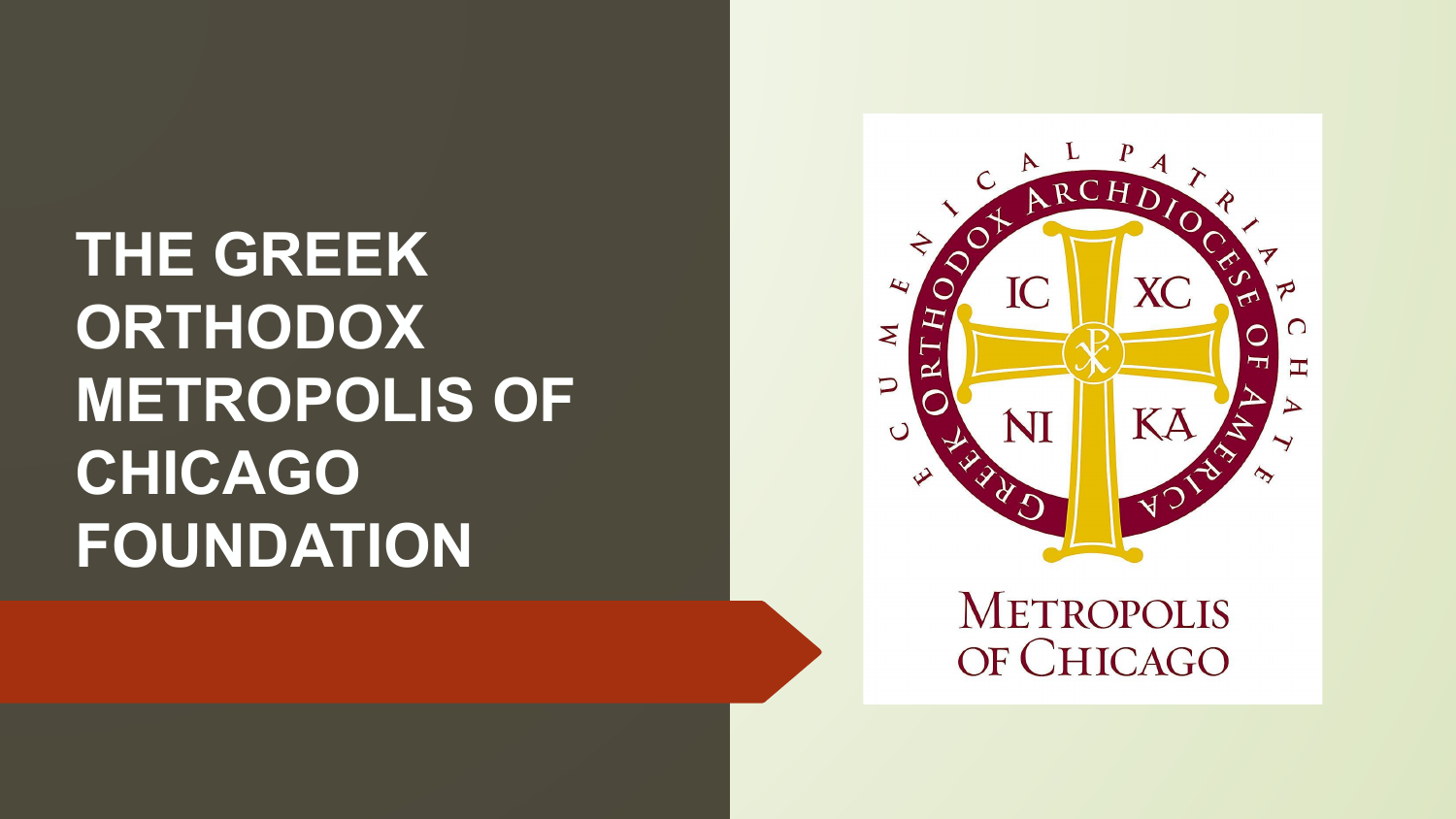## **Why an Endowment?**

- D Provide long-term financial security for the Metropolis and its parishes
- Attract Donors to the Metropolis
- Independent oversight

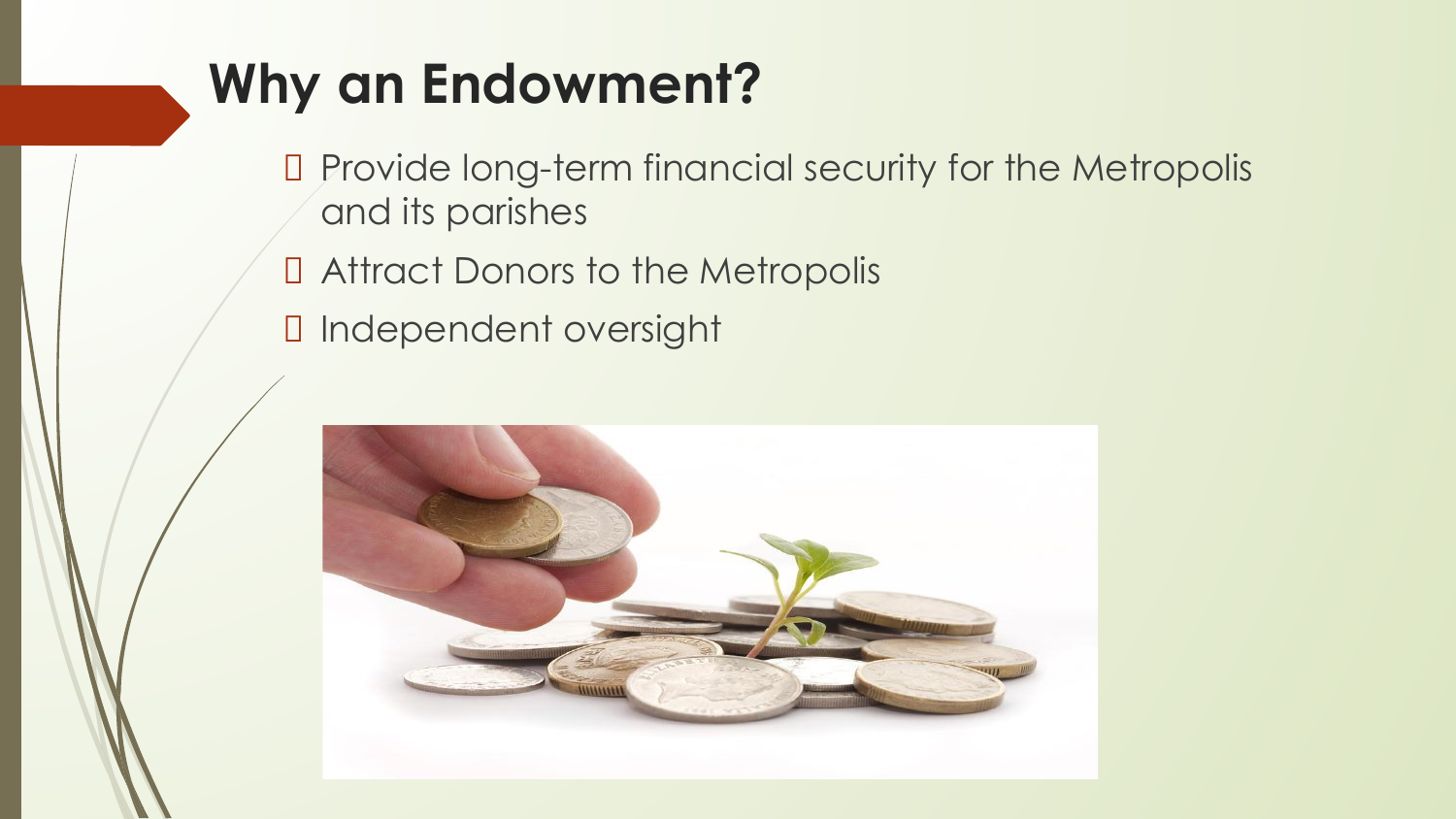## **What is an Endowment?**

 A structure for managing assets for a specific purpose Funds subject to spending restrictions imposed by the foundation board or by a donor

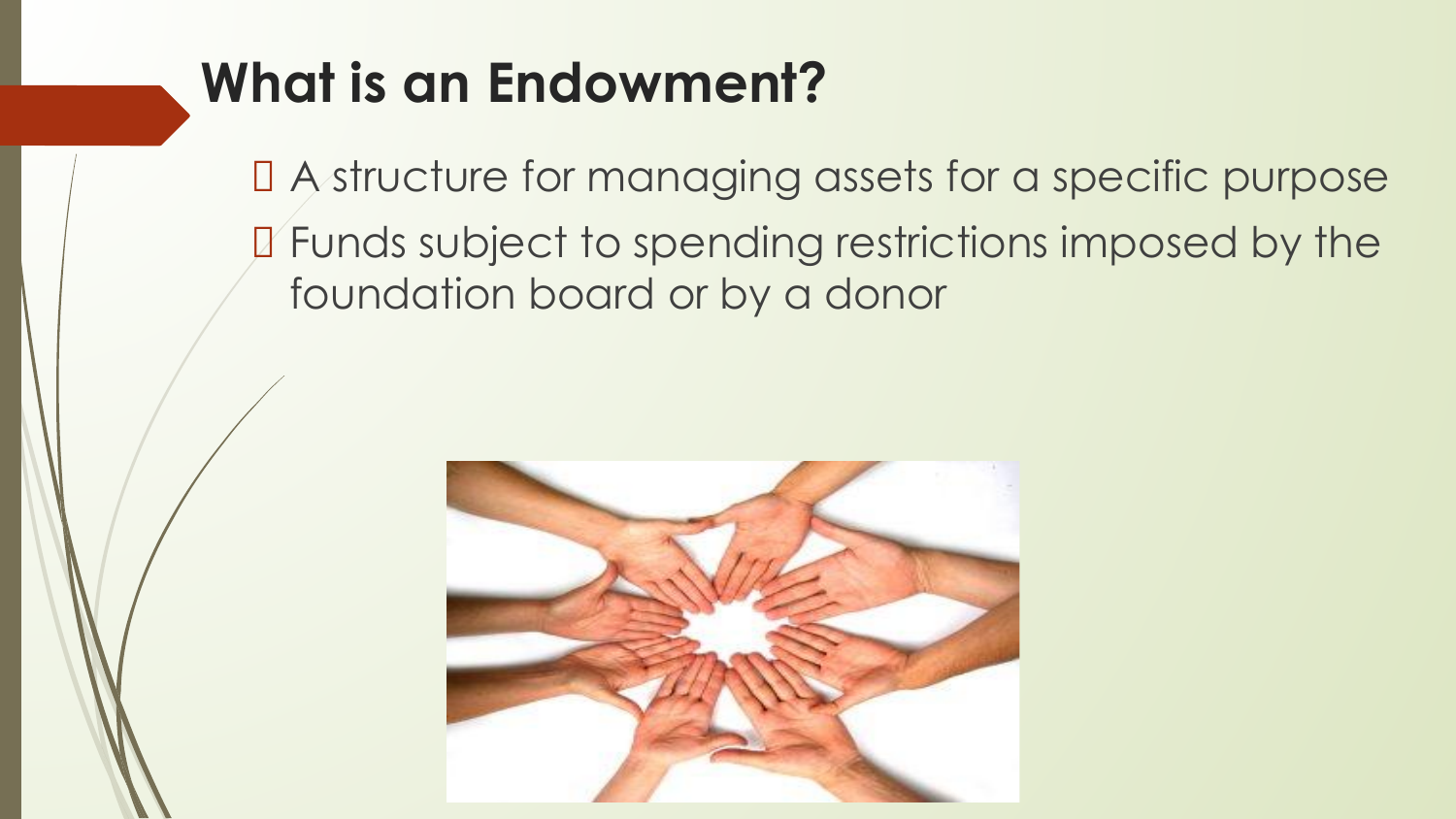**What type of Endowment is the Greek Orthodox Metropolis of Chicago Foundation?**

D Separate Entity Metropolis is sole beneficiary Governed by of board of directors comprised of Independent Directors & Metropolis-appointed Directors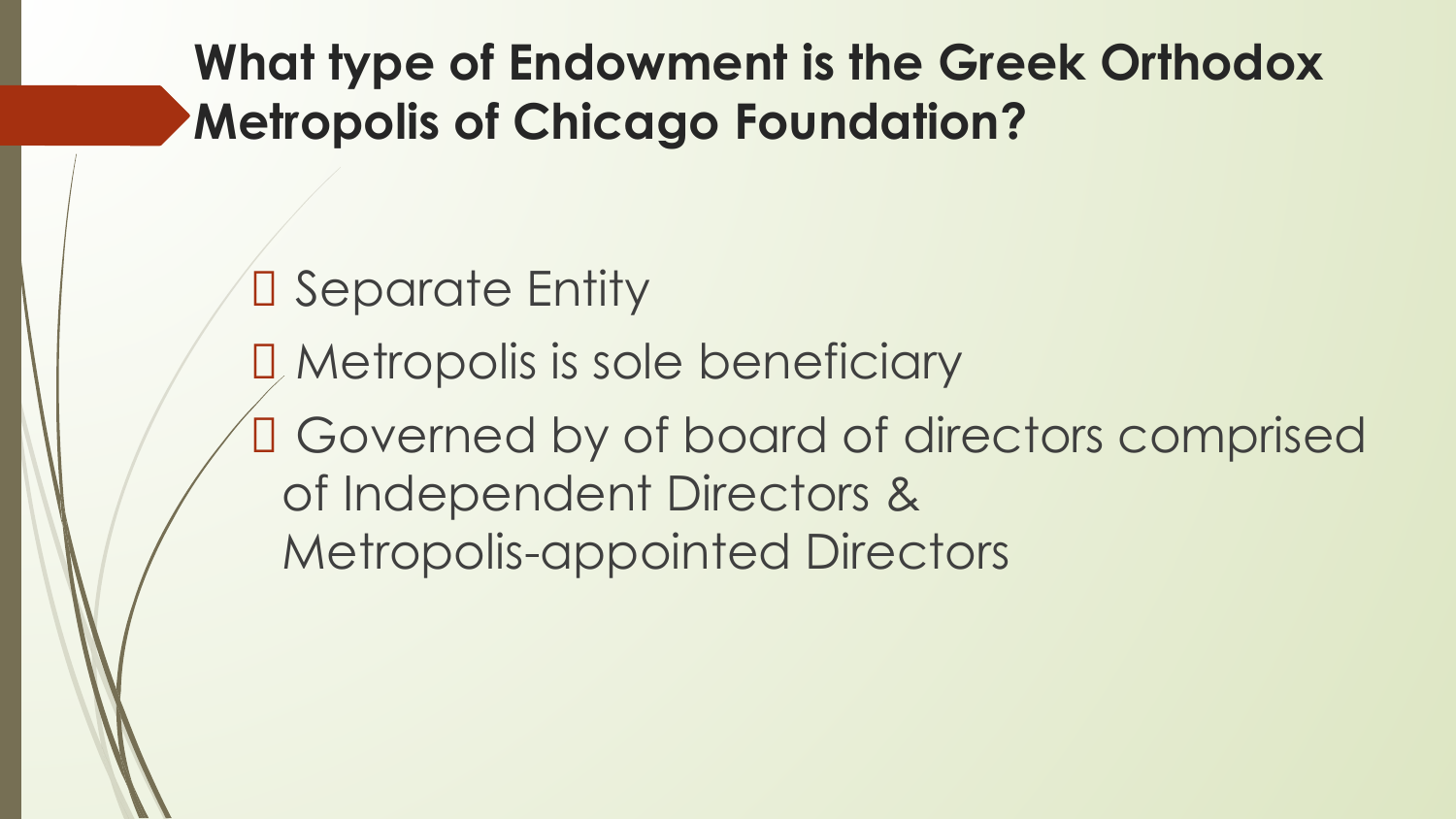### **Governance of the Foundation:**



#### **Board of Directors:**

 $\Box$  Seven (7)

Two classes of directors- the Metropolis Class and Independent Class

 Staggered Terms and no director may serve more than two (2) three-year terms (i.e., 6 years lifetime)

#### **Officers\***:

 President, Vice President, Secretary, Treasurer and any other officers as needed

D Officers must be directors

\*To be elected by the directors once the Foundation legally formed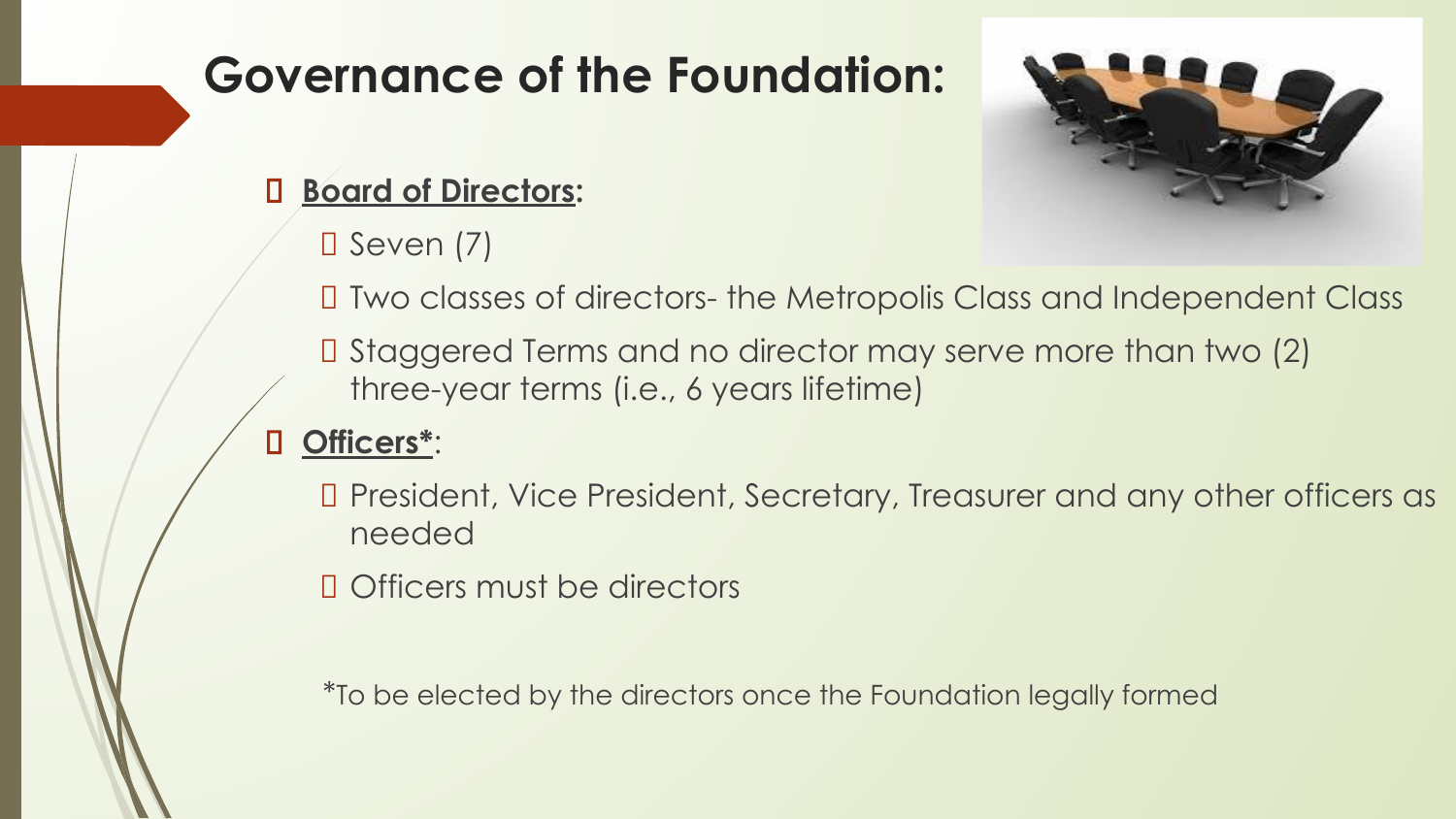### **Directors - Metropolis Class & Independent Class:**

- **Metropolis Class**: Four (4) members known as "Metropolis Directors"
	- **D** The Metropolitan
	- Three (3) appointed by the Metropolitan subject to the advisement of the MC
- **Independent Class**: Three(3) members known as "Independent Directors"
	- D Selection of Initial Independent Directors
		- a selection committee of three (3) individuals appointed by the Metropolis Council recommended the initial Independent Directors pursuant to application process
	- D Successor Independent Directors- Independent Directors identify their own successors

D ed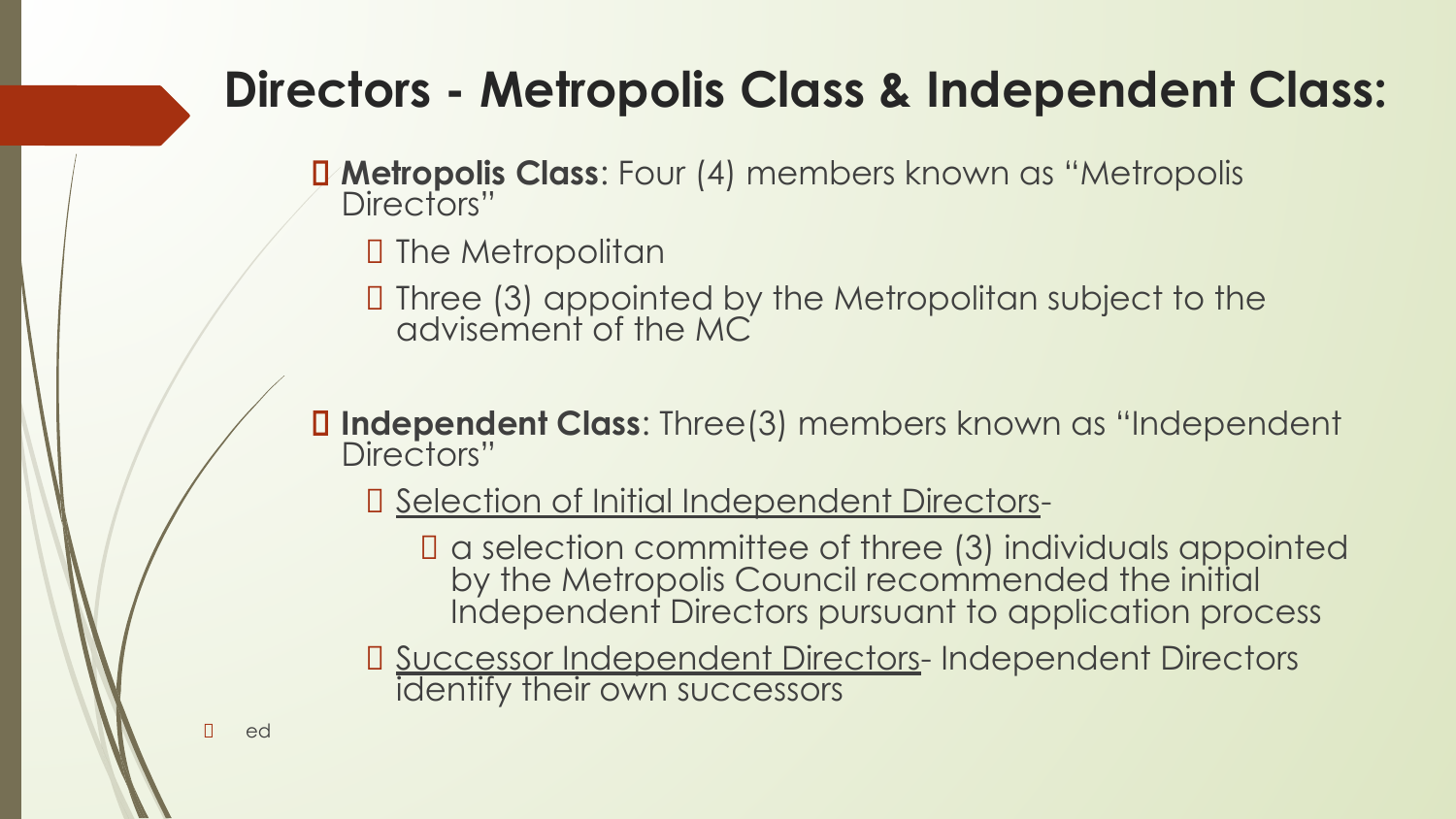## **Qualifications to be a Director:**

- Preference given to those with 10 years professional experience as an attorney, CPA, financial industry, executive or business owner
- Metropolis Director- must be a member of a parish in the **Metropolis**
- Independent Director- must be a member of a parish in the Greek Orthodox Archdiocese of America
- **D** Relational Conflicts. A Director cannot be:
	- (i) a member of the Metropolis Council or an affiliate of the Metropolis;
	- (ii) an employee, director, manager, agent, attorney, trustee of the Metropolis or its affiliates;
	- (iii) related because of a familial or sacramental relation to any individual in (i) and (ii).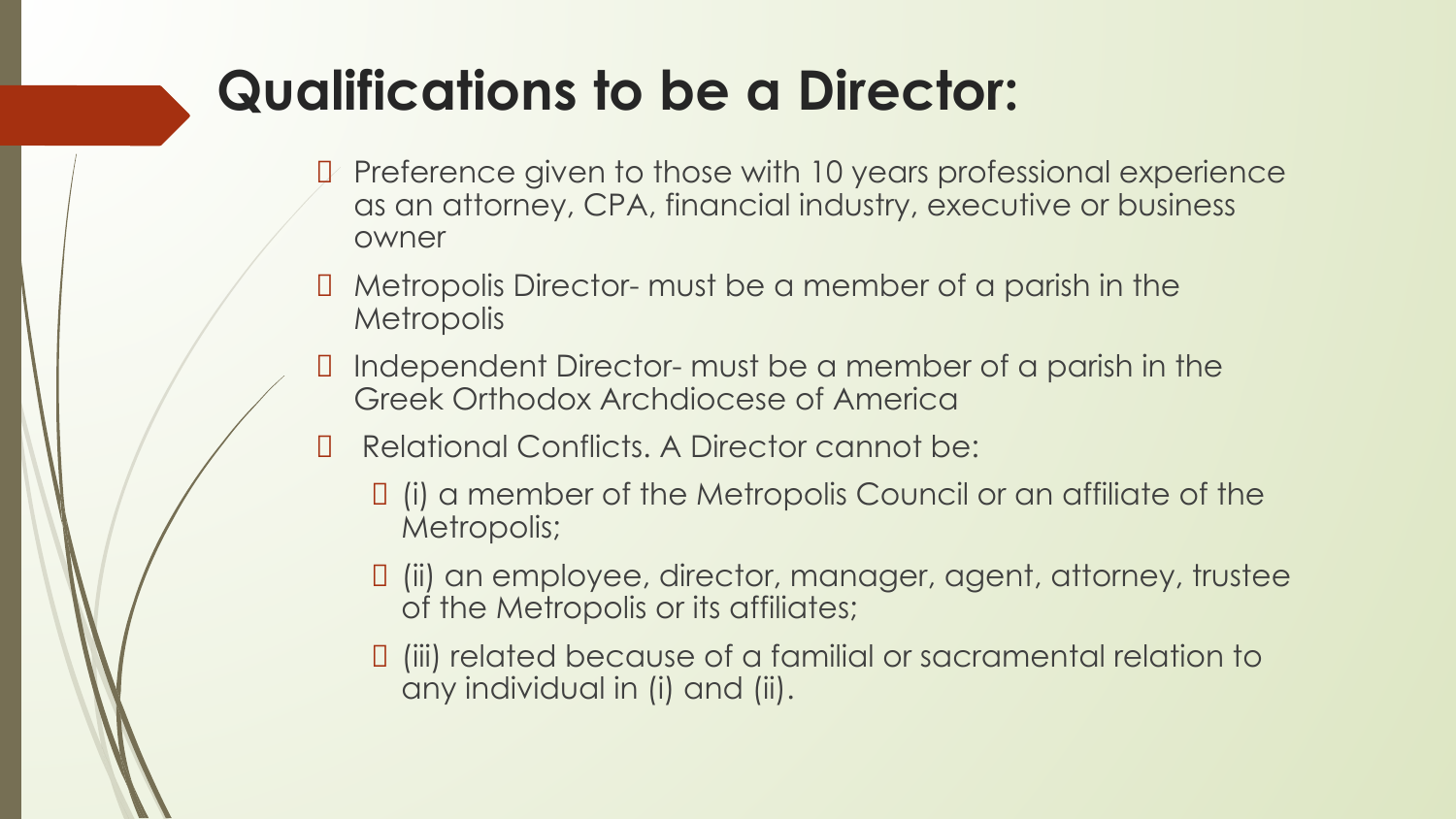**Committees and Policies. The Board of Directors will do the Following:**

Establish an Investment Committee DEstablish a Spending Policy Establish a Conflict of Interest Policy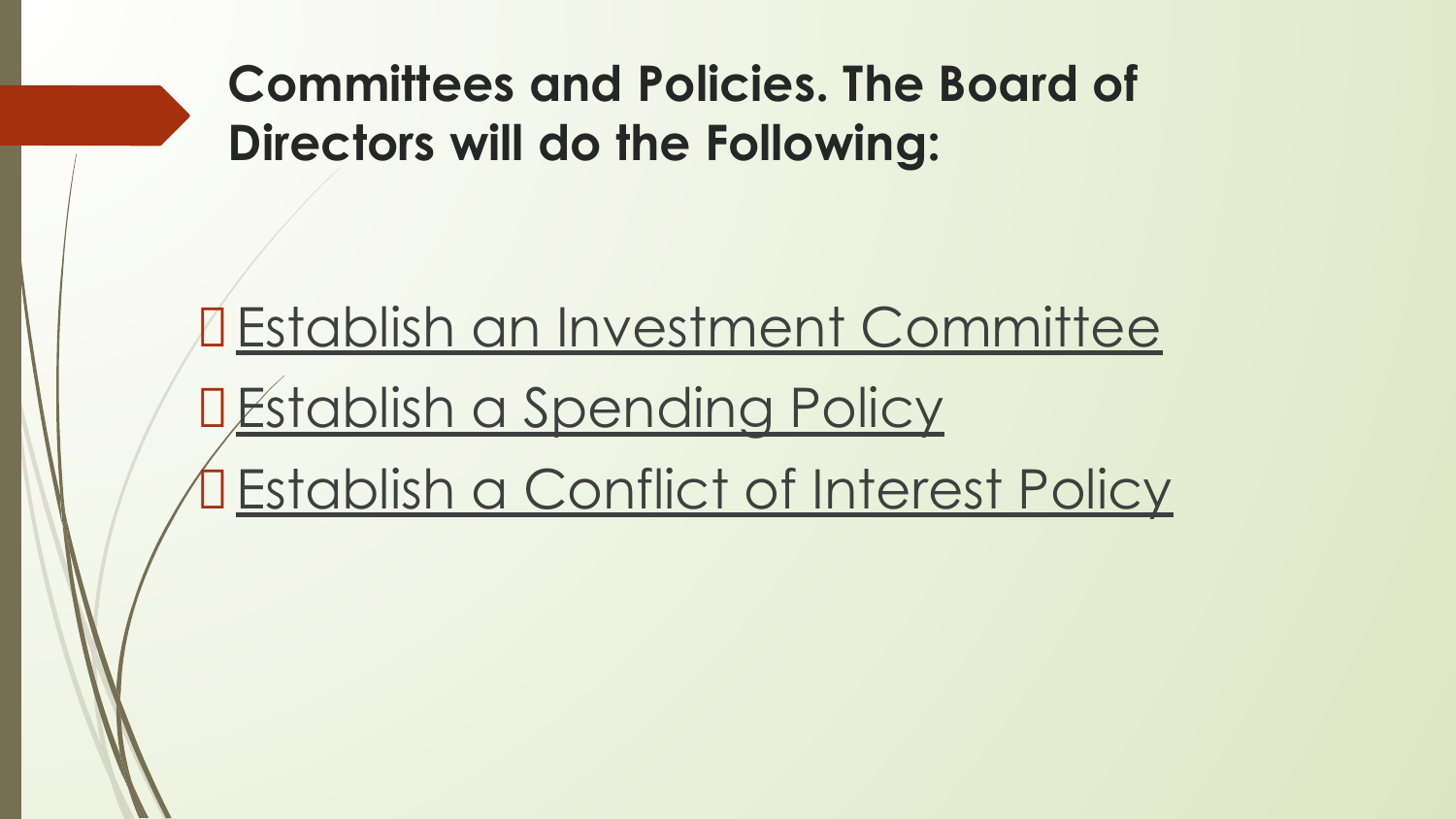

ecific Use: first to occur of \$5M ributed annually to

c Use: Distributed in estrictions

### **Initial Guiding Principles**



No distributions made until the first to occur of \$5M or 5 Years after first donation -"5&5 Benchmark"

Thereafter no less than 25% of income is distributed annually to the Metropolis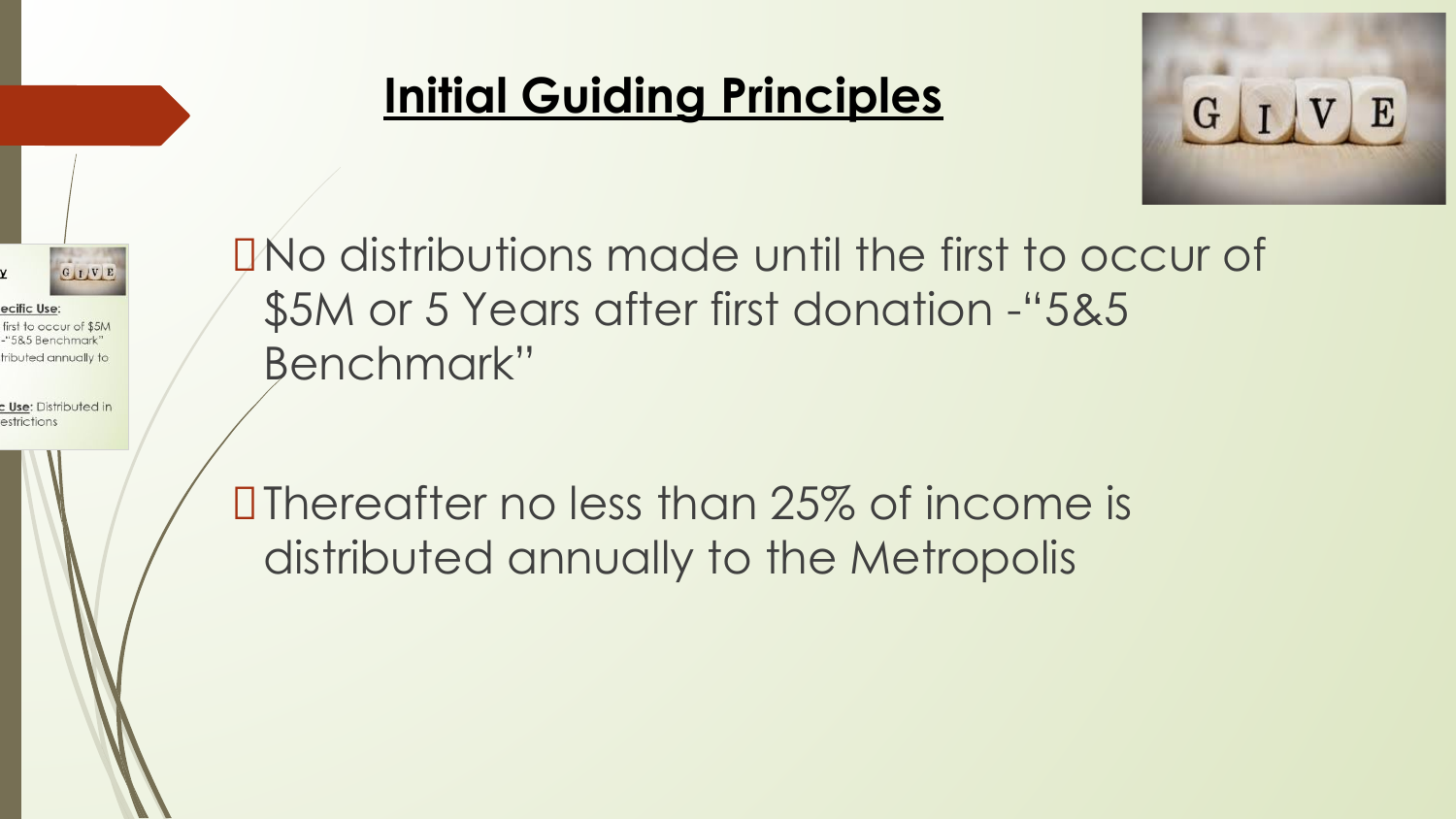#### **Metropolis Use of Annual Metropolis Distribution**